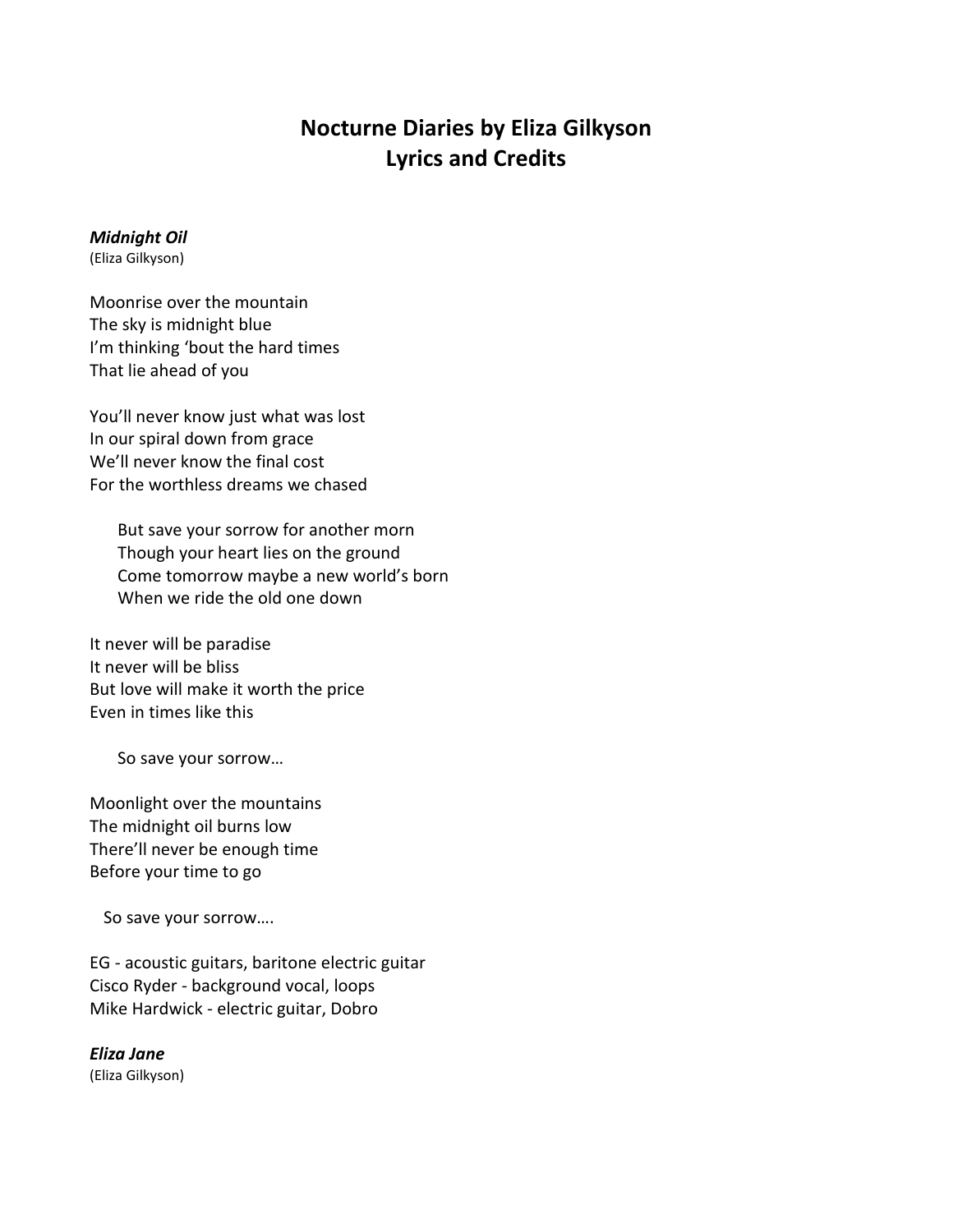I wake up in the morning Dogs are barking, birds are singing New day dawning I'm so worried 'bout everything Thank god I'm breathing I've still got my wedding ring But time is fleeting I'm so worried 'bout everything

 Oh eliza you try so hard you don't see nothin Blue horizon and you're expecting rain Lift your eyes and you just might find You see something good, eliza Little liza, oh eliza Little liza jane

This world's still got half a chance Still got half a voice that's singing Still doin that doomsday dance I'm so worried 'bout everything Swing her 'round the one-way track Like you're ringin around the rosie Aleman left and you can't go back Do-si-do, do-si-do-si

Eliza you try so hard…

EG - acoustic guitar Chris Maresh - upright bass Rich Brotherton - mandolin, banjo Warren Hood - fiddle Lucy Kaplansky - background vocal Cisco Ryder - background vocal

#### *No Tomorrow*

(Eliza Gilkyson)

Turn off the harsh glare of the flat screen blue light Turn off the hardware, get it out of my sight Turn your face to me and hold me tonight Like there's no tomorrow No tomorrow

Forget the dishes, leave 'em stacked in the sink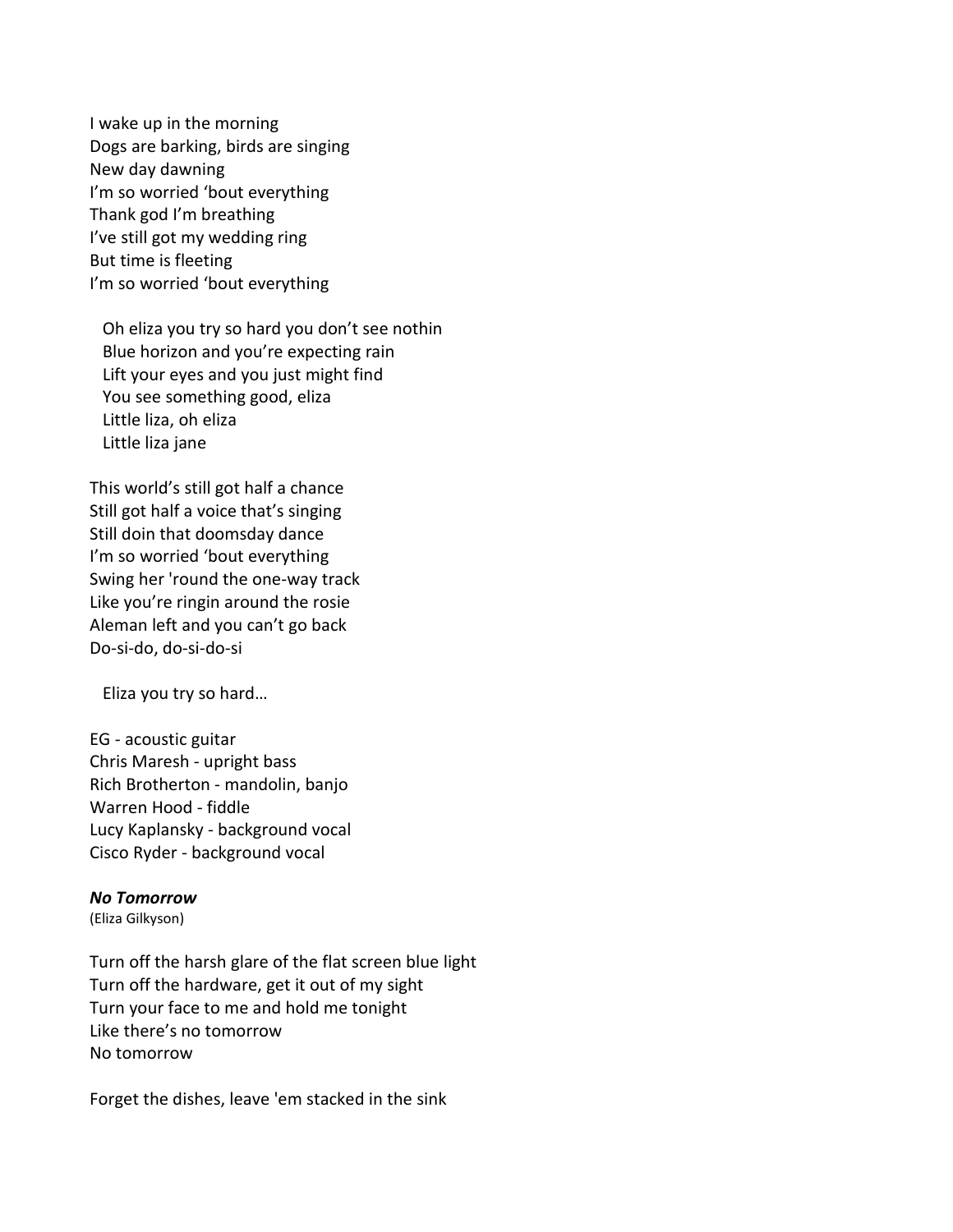Tonight my great wish is that I won't have to think Just let your sweet kisses drive me over the brink Like there's no tomorrow No tomorrow

Tell me all you're feeling, don't hold anything back Find the holes in the ceiling, we can slip through the cracks And I'll hold on to you when the world fades to black Like there's no tomorrow No tomorrow

EG - electric guitar, keyboards Cisco Ryder - loops, background vocal Warren Hood - fiddle

# *An American Boy*

(Eliza Gilkyson)

I posted pictures on my facebook site A shooting star in a long dark night A lonely kid beneath the basement light With thunder in his hands

My parents wonder if I'm doin' all right They keep the gun case locked up tight With the key hanging there in plain sight While I make my plans

 It won't be long before I come undone There's no tomorrow for a wayward son What will they say then 'bout their pride and joy Their american boy?

It's not the world they always said it would be A shining pearl waiting there for me A golden girl who would care for me A future I could own

They messed my mind with every kind of med Now voices whisper in my head Telling me softly I'll be better off dead But I'm not going alone

It won't be long before I come undone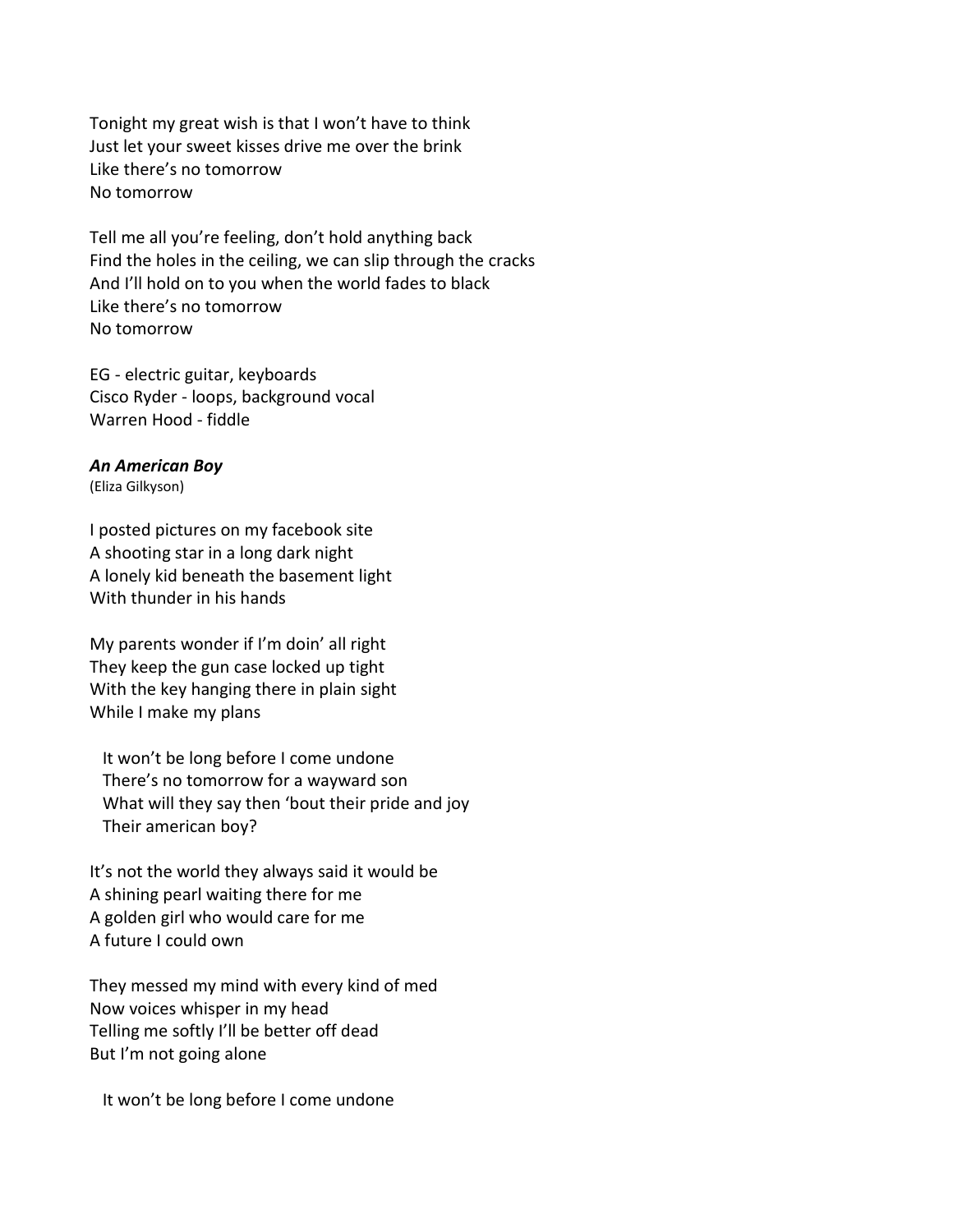I'm gonna blow my world to kingdom come Once I was someone's only pride and joy An american boy, american boy

 It won't be long before my time has come I won't be sorry for this thing I've done Maybe somewhere there's everlasting joy For an american boy, american boy

I built a bomb down in the basement light Went to the prom on a Saturday night I didn't blow it cause the time's not right But it's close at hand

EG - acoustic guitars Cisco Ryder - background vocal, drums and percussion Chris Maresh - bass Mike Hardwick - electric guitars

#### *Where No Monument Stands*

(Lyrics: William Stafford Music: John Gorka)

This is the field where the battle did not happen Where the unknown soldier did not die This is the field where grass joins hands Where no monument stands And the only heroic thing Is the sky

Birds fly here without any sound Spreading their wings upon the open No people killed or were killed on this ground Hallowed by neglect And an air so tame People celebrate it by forgetting its name

This is the field…

EG - acoustic guitar Cisco Ryder - drums, background vocal Delia Castillo - background vocal Chris Maresh – upright bass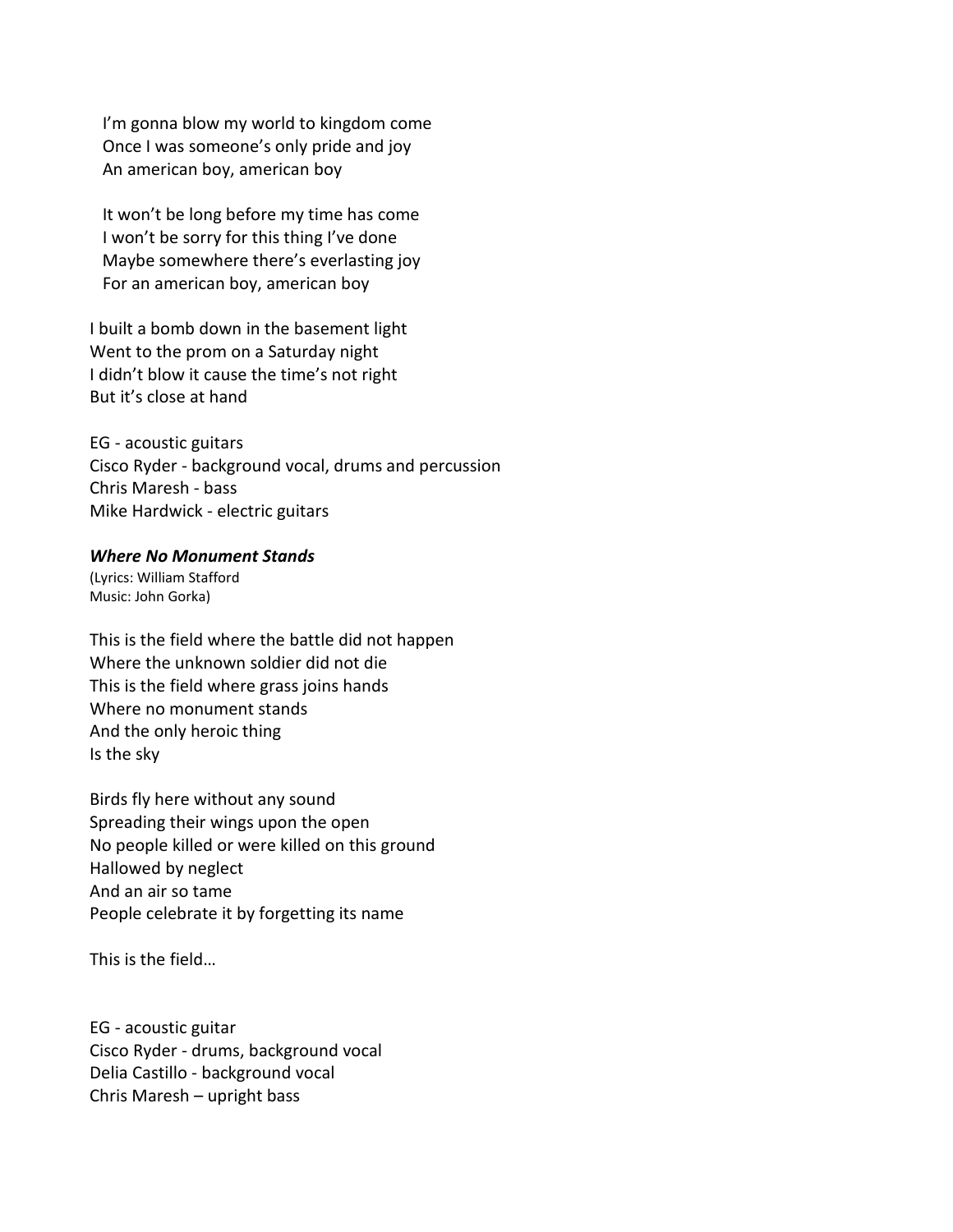Jens Lysdal - electric guitar, electric slide guitar

*The Ark*

(Eliza Gilkyson)

It was just about a year ago I woke up from a dream That filled my soul with wonder Where the heavens rained down water and it filled the lakes and streams And the world was shook by thunder And the waters came together til they formed a mighty sea And all the land went under

So I started making plans and my sons all felled the trees And the wood they set to planing While the women built the stockpile of provision grain and seeds And relationships were straining All the townfolk think we're crazy when we pass them on the street They look down at their feet

It's 300 cubits long Like the belly of a bird Three decks high and strong enough To ride upon the surge

So gather up the grandchildren and all the ones we love And the animals for breeding Don't forget the donkeys and the ravens and the doves Someday we might need them There is nothing we can do now for the ones who will remain And the sky that looks like rain And the sky looks like rain

EG - acoustic guitar, electric guitar, pump organ Chris Maresh - upright bass Cisco Ryder - loops, drums, doumbek, tabla, background vocal Kamran Hooshmand - santour, daf, oud Rich Brotherton - cittern

# *Fast Freight*

(Terry Gilkyson)

I listen for the whistle and I lie awake and wait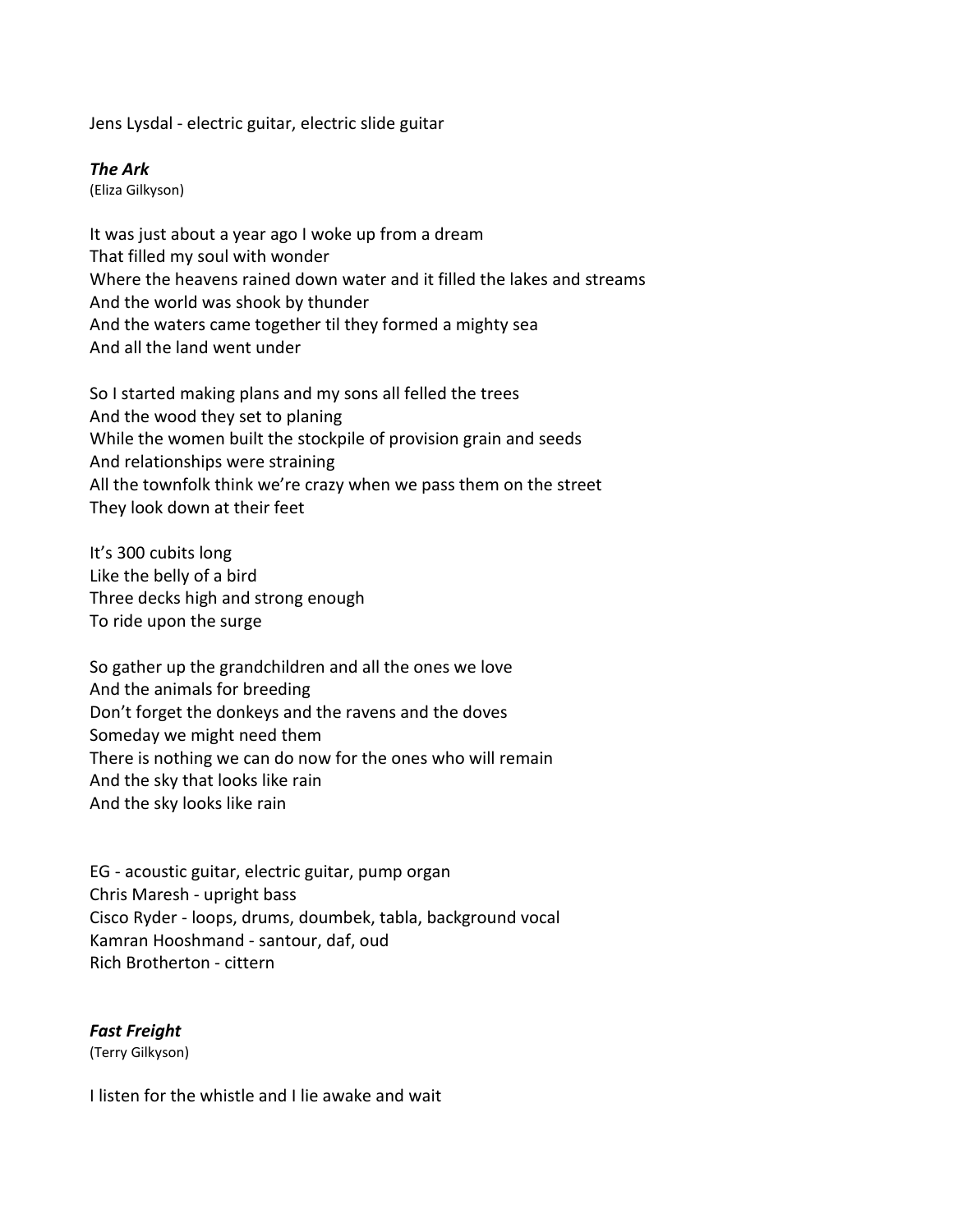Wish the railroad didn't run so near The rattle and the clatter of the old fast freight Is always ringin music in my ear Go bum again

I wouldn't give a nickel for the bum I used to be Work as hard as any girl in town Got a good hearted man who thinks the world of me And I would be a fool to let him down Go bum again Go bum again

Hear the whistle blow Hear the whistle blow Clickety clack clickety clack Wheels are singin to the railroad track If you go you can't come back If you go you can't come back

So every night I listen and I wonder if it's late In my dreams I'm ridin on that train I feel my pulse beatin with that old fast freight And thank the lord I'm just a bum again Go bum again Go bum again

Hear the whistle blow….

EG - acoustic guitar Cisco Ryder - percussion, background vocal Mike Hardwick - Omnichord, lap steel guitar Ray Bonneville - harmonica Delia Castillo - background vocal

# *The Red Rose and the Thorn*

(Eliza Gilkyson)

You are the thief that the night calls in You're always gone by the light of morn You steal my heart and leave for me The red rose and the thorn

You're always waiting around the bend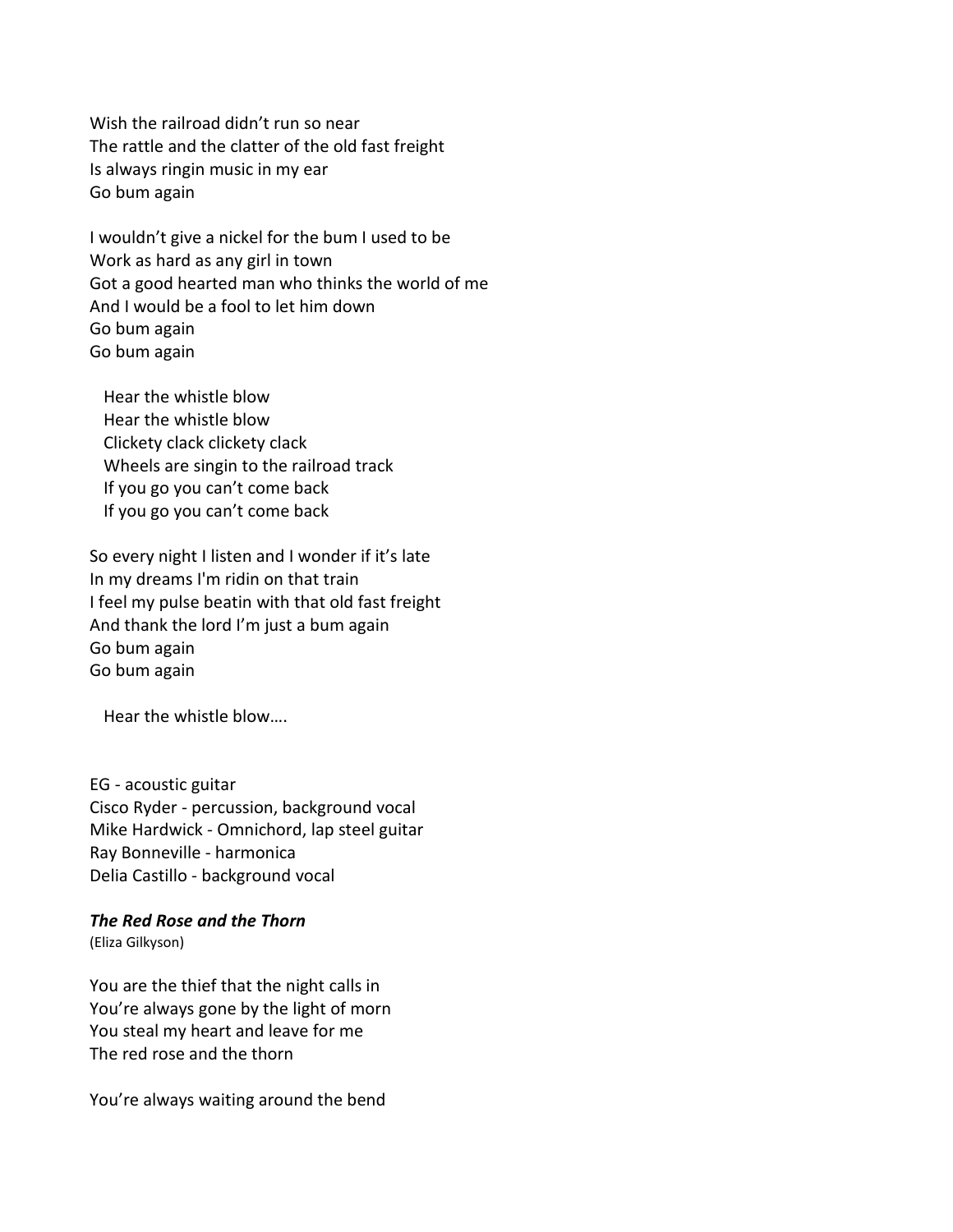Your steps I trace where the path is worn Along the way you've placed for me The red rose and the thorn

I've searched for you both far and wide From mountain top to riverside But you're the master of disguise Who's hiding right before my eyes

And when I lay me down to sleep I pray my company you'll keep And if I die before I wake My life was always yours to take

You're in the house when the lights go down I search each face where the curtain's torn And tumbling from the balcony The red rose and the thorn

EG - electric guitar, keyboards Chris Maresh - bass Cisco Ryder - drums Rich Brotherton - mandolin orchestra Ian McLagan – Hammond organ

#### *Not My Home*

(Eliza Gilkyson)

This house has windows it has walls This house has doors that lock and shadows lurking in the halls This house has mirrors that don't tell All of the dirty lies that turn a house into a living hell

This house is not my home I may be standing here but I'm a million miles away Someday my life will be my own Til then I'm here alone in this house that's not my home

Why don't they notice something's wrong? Why don't they ask me if there's something different going on? I'm living in a danger zone This house has secrets that no one should ever have to bear alone

This house is not my home…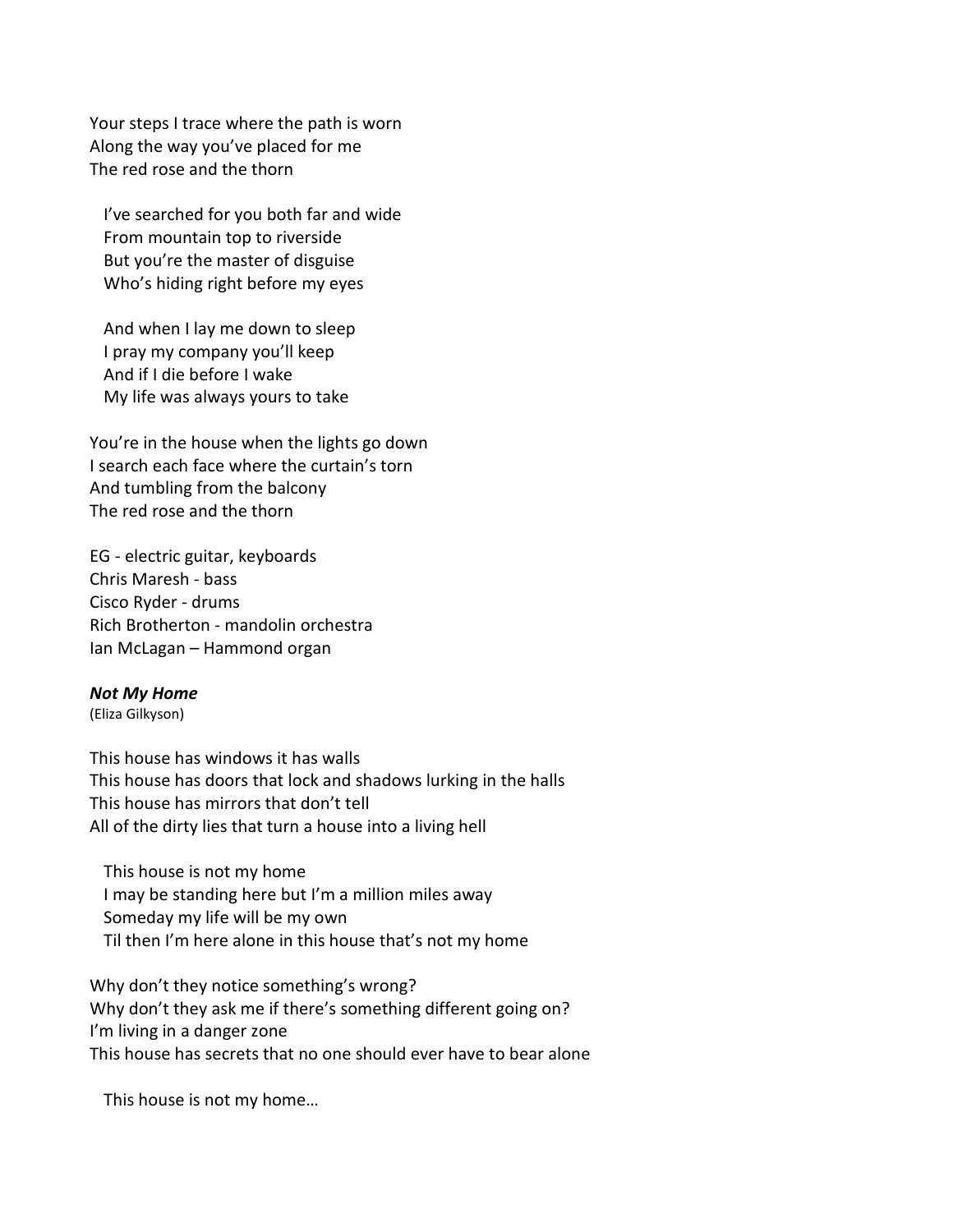Someday I'll walk out my front door I won't come back here anymore I'll live the life that's meant for me

This house is not my home….

EG - acoustic guitar, electric guitar Mike Hardwick - electric guitar, Dobro Cisco Ryder - drum loops, background vocal Chris Maresh - bass

#### *Touchstone*

(Eliza Gilkyson)

When shadows fall where you lie sleeping In that dark hour before the dawn Your breathing calm, your lone heart beating Give me the strength to carry on

My darling one, you are my touchstone My guiding light when I'm alone Your love shines through this world's obstruction The road to you's my journey home

My heart's been claimed since we came together The girl I was I can't recall Your love has changed me for the better The way that love can change us all

My darling one…

And when that sad day comes upon us When one must go and one stays behind Then we will know we kept love's promise And wasted not our precious time

My darling one…

EG - acoustic guitar John Egenes - autoharp Mike Hardwick - Dobro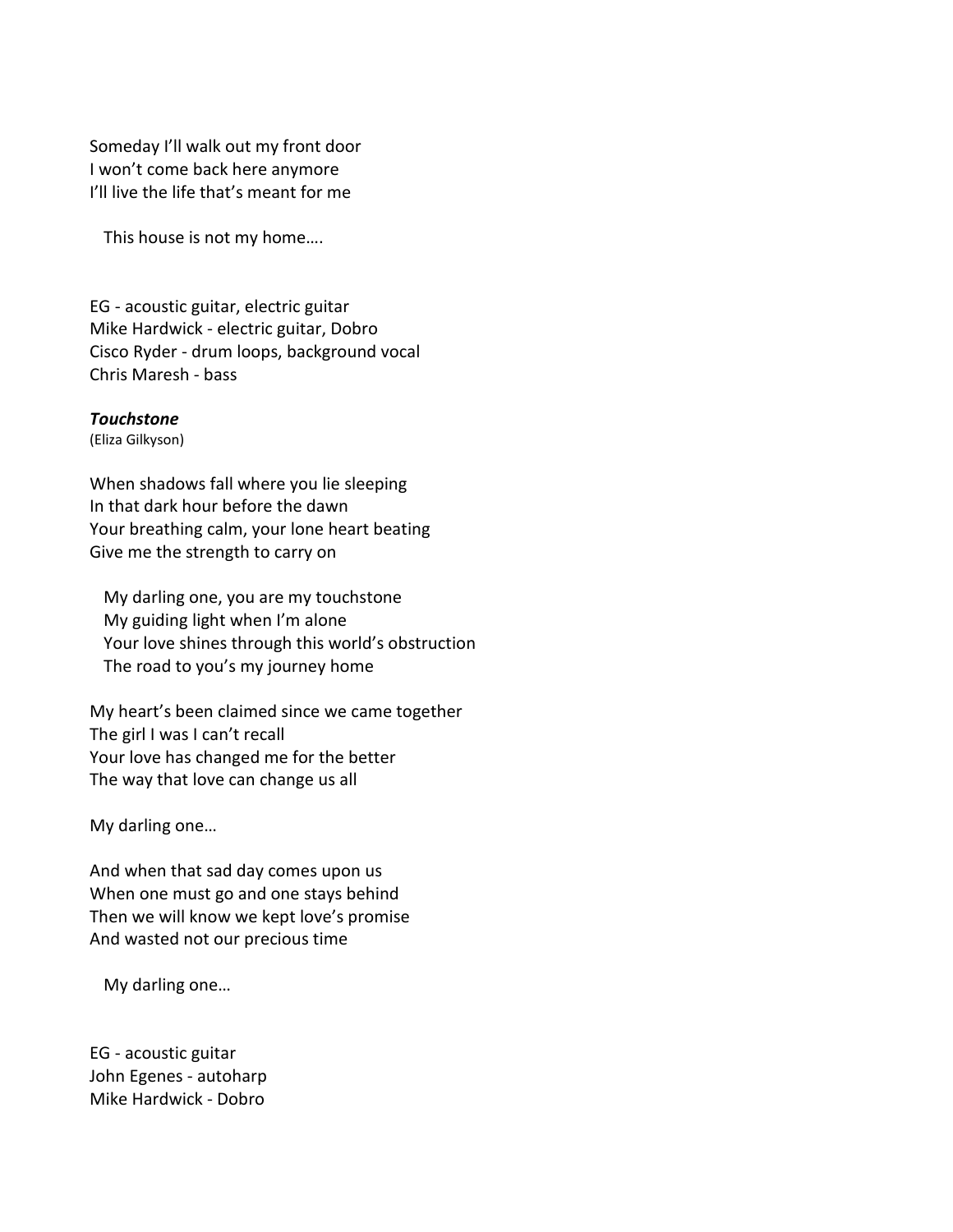Rich Brotherton - mandolin Chris Maresh - upright bass Lucy Kaplansky - background vocal Cisco Ryder - background vocal

#### *World Without End*

(Eliza Gilkyson)

It's a world without end, that's what they told us Your last breath is not what it seems Forever amen, sounds like something they sold us To keep us enslaved to our dreams So close yet so far, you never rest Everything you've invested is gone You wish on a star, yeah you do your best But you know in your chest it's all wrong

World without end, looking to find Something to believe in again World without end, traveling blind Trying to pretend It's a world without end

Crown of creation, that's what they call us A vain declaration I fear Bowed down to temptation, what will befall us When something so wicked draws near? Beauty on trial, the jury is hung The vultures begin to descend The coyotes smile, the damage is done There's nowhere to run to my friend

World without end…

And now here we stand, so blessed and cursed Looking back on the rivers we've crossed Our lines in the sand, our fortunes reversed Wondering if it was worth what was lost

World without end…

EG - acoustic guitar Cisco Ryder - drum loops, background vocal, keyboards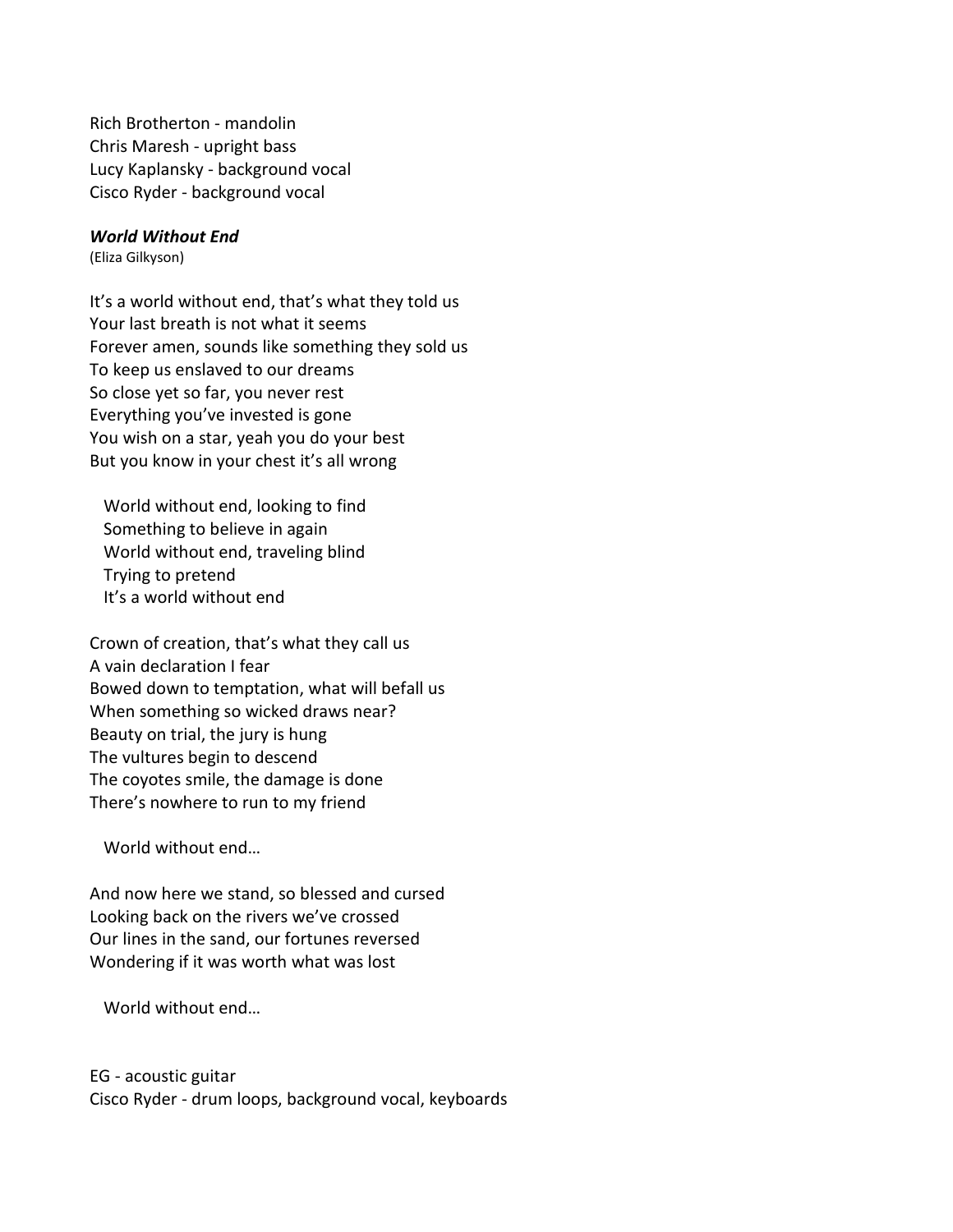Chris Maresh - upright bass Mike Hardwick - electric guitar, Dobro

# *All Right Here*

(Lyrics: Eliza Gilkyson Music: Jens Lysdal)

Some people ride on that train Bound for fortune and fame It's a journey I never did start But this rocky old path brought me love that would last I've got it all right here in my heart

Well I should have been this And if I would have done that I could have climbed to the top of the chart But from the loftiest view I'd still be searching for you I've got it all right here in my heart

 And tonight I confess I am forever blessed By these riches of family and hearth And with this roof o'er my head And you in my bed I've got it all right here in my heart

Some folks tally the score They want more they want more And their hunger will never depart But wherever I roam Far from you and our home I've got it all right here in my heart

EG - electric guitar John Egenes - Weissenborn slide guitar, pedal steel, saw

# **Credits**

All songs by Eliza Gilkyson, © 2013 GilkySongs/Bluewater, BMI except

"Where No Monument Stands" lyrics by William Stafford, music by John Gorka, © Blues Palace Music, ASCAP "Fast Freight" by Terry Gilkyson, © Unichappell Music, Inc, BMI